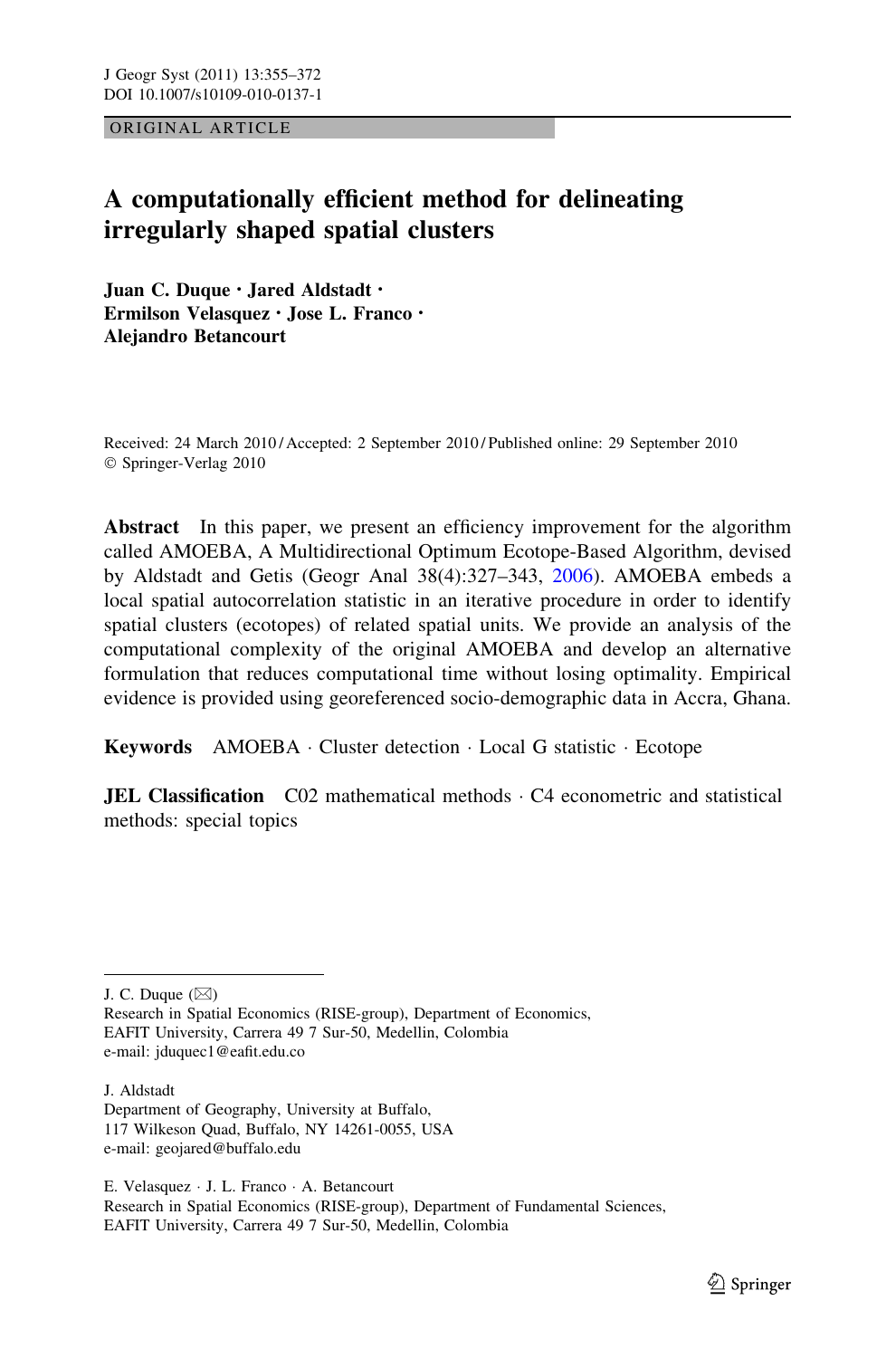### 1 Introduction

Since the early 1990s, spatial analysts shifted their focus toward the study of the non-stationarity of spatial relationships (Getis and Ord [1992;](#page-16-0) Anselin [1995;](#page-16-0) Ord and Getis [1995\)](#page-17-0). Ignoring differences in distribution across space by solely using global statistics can lead to the ecological inference fallacy (Robinson [1950](#page-17-0)). The need for identifying local irregularities in spatial data emerged, in part, as a consequence of the rise of highly disaggregated spatial data together with an increase in computational capabilities (Fotheringham et al. [2000](#page-16-0)).

Spatial clusters are one of the forms of non-stationarity in space. They can be defined as ''a geographically bounded group of occurrences of sufficient size and concentration to be unlikely to have occurred by chance'' (Knox [1989](#page-16-0)). Spatial clusters identification techniques are applied in many areas of inquiry, and are most frequently used in epidemiology and criminology research (Aldstadt  $2010$ ).<sup>1</sup>

One of the most recent algorithms developed for this purpose is the AMOEBA (A Multidirectional Optimal Ecotope-Based Algorithm) (Aldstadt and Getis [2006\)](#page-16-0). In brief, this algorithm starts with an initial area to which neighboring areas are iteratively attached until the addition of any neighboring area fails to increase the magnitude of the local  $G_i^*$  of Getis and Ord [\(1992](#page-16-0)) and Ord and Getis ([1995\)](#page-17-0). The resulting region is considered an ecotope. This procedure is executed for all areas, and final ecotopes are defined after resolving overlaps and asserting nonrandomness.

Most existing cluster identification techniques make the implicit assumption that clusters are circular and compact regions. This assumption may be invalid. Spatial clustering of mapped variables may result from a large set of related phenomena. The natural environment, the built environment, and a complex set of human interactions are responsible for the spatial aggregation of extreme values. There is no reason to believe that the resulting spatial patterns should result in circular hotspots.

Assuming that clusters are circular may lead to incorrect cluster size and falsepositive determinations (Jacquez [2009](#page-16-0)). In simulation studies, the circular spatial scan statistic tends to detect clusters that are larger than the true simulated cluster (Tango and Takahashi [2005;](#page-17-0) Aldstadt and Getis [2006\)](#page-16-0). Circular clusters of high value also may include spatial units with below-average values. This situation arises when peripheral low-value units are absorbed into a high-value cluster or worsen when disjointed units with high values are captured at the edges of a single circular cluster. In the latter case, a circular cluster of high values may be centered on a lowvalued unit. The AMOEBA does not permit the inclusion of low-value spatial units in identified clusters of high values and vice versa.

The computational complexity of the AMOEBA implies that the time needed to solve a problem will increase substantially as its size increases.<sup>2</sup> Also, computational experiments show that the combinatorial approach of this algorithm

<sup>&</sup>lt;sup>1</sup> A collection of statistical tests for cluster detection is available in a software package named GeoSurveillance. See Yamada et al. ([2009\)](#page-17-0) for more information about this software.

<sup>&</sup>lt;sup>2</sup> In general, the problem of spatial clustering is related to a family of problems that are classified as N-P hard (Wu et al. [2007](#page-17-0); Gaudart et al. [2005](#page-16-0)). The combinatorial complexity of this type of problems has led researchers to primarily focus on the development of algorithmic solutions.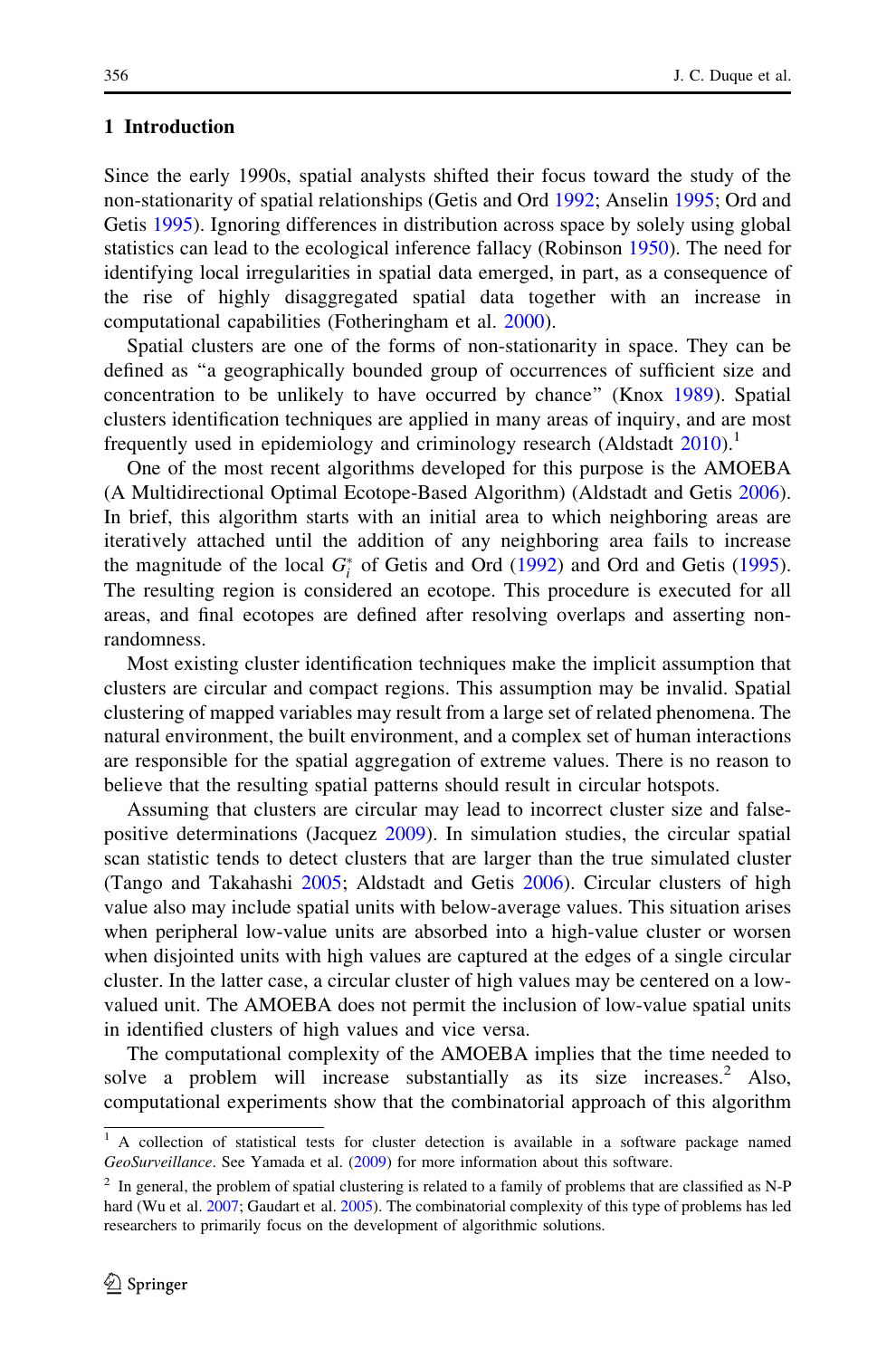makes execution times highly sensitive to the size of the clusters. These two characteristics make AMOEBA difficult, if not impossible, to apply to large problems.

In this paper, we propose an alternative formulation for the AMOEBA that significantly reduces its computational complexity without losing optimality. The main characteristic of our approach is that we take advantage of some properties of both the empirical distribution of the variable and the formulation of the  $G_i^*$  statistic to guide the algorithm toward an optimal solution, avoiding the need for combinatorial evaluations of the solution space, which are exceedingly costly from a computational perspective. This new formulation makes possible the application of AMOEBA to problem instances that involve very large numbers of areas.

The rest of the article is organized as follows: first, the original AMOEBA and its supporting concepts are discussed. Next, the proposed variant is presented, and a proof is provided that shows the equivalence of both algorithms. Afterward, experimental results are presented that show performance comparisons between both algorithms. Then, a brief empirical application based on data from Accra (Ghana) is presented. The final section concludes.

# 2 Preliminaries

The  $G_i^*$  statistic measures the association between the values of an attribute at a given area and its neighbors. In other words, it measures the level of clustering of an attribute x around an area. For a given area  $i, G_i^*$  is defined as follows:

$$
G_i^* = \frac{\sum_{j=1}^N w_{ij} x_j - \bar{x} \sum_{j=1}^N w_{ij}}{S \sqrt{\frac{N \sum_{j=1}^N w_{ij}^2 - (\sum_{j=1}^N w_{ij})^2}{N-1}}}
$$
(1)

where elements  $w_{ij}$  are the spatial weights that reflect the proximity between areas i and j, N is the number of areas,  $x_j$  is the value of the attribute at area j,  $\bar{x}$ represents the mean of the  $x$  values, and

$$
S = \sqrt{\frac{\sum_{j=1}^N x_j^2}{N} - \bar{x}^2}.
$$

Although the  $G_i^*$  statistic can be calculated using different representations of the weights matrix (i.e.,  $w_{ij}$  can be a binary variable or non-binary function, such as, inverse distance), within the context of the AMOEBA the  $w_{ij}$  values are restricted to be binary, with  $w_{ij} = 1$  for those areas i and j included in the same ecotope.

The numerator of the statistic can be seen as the sum of the divergences with respect to the mean of attribute x. This result occurs because, if we take only the  $x_i$ where  $w_{ij} = 1$ , we are left with

$$
\sum_{j=1}^{N} w_{ij} x_j - \bar{x} \sum_{j=1}^{N} w_{ij} = \sum_{j=1}^{N} (x_j - \bar{x}).
$$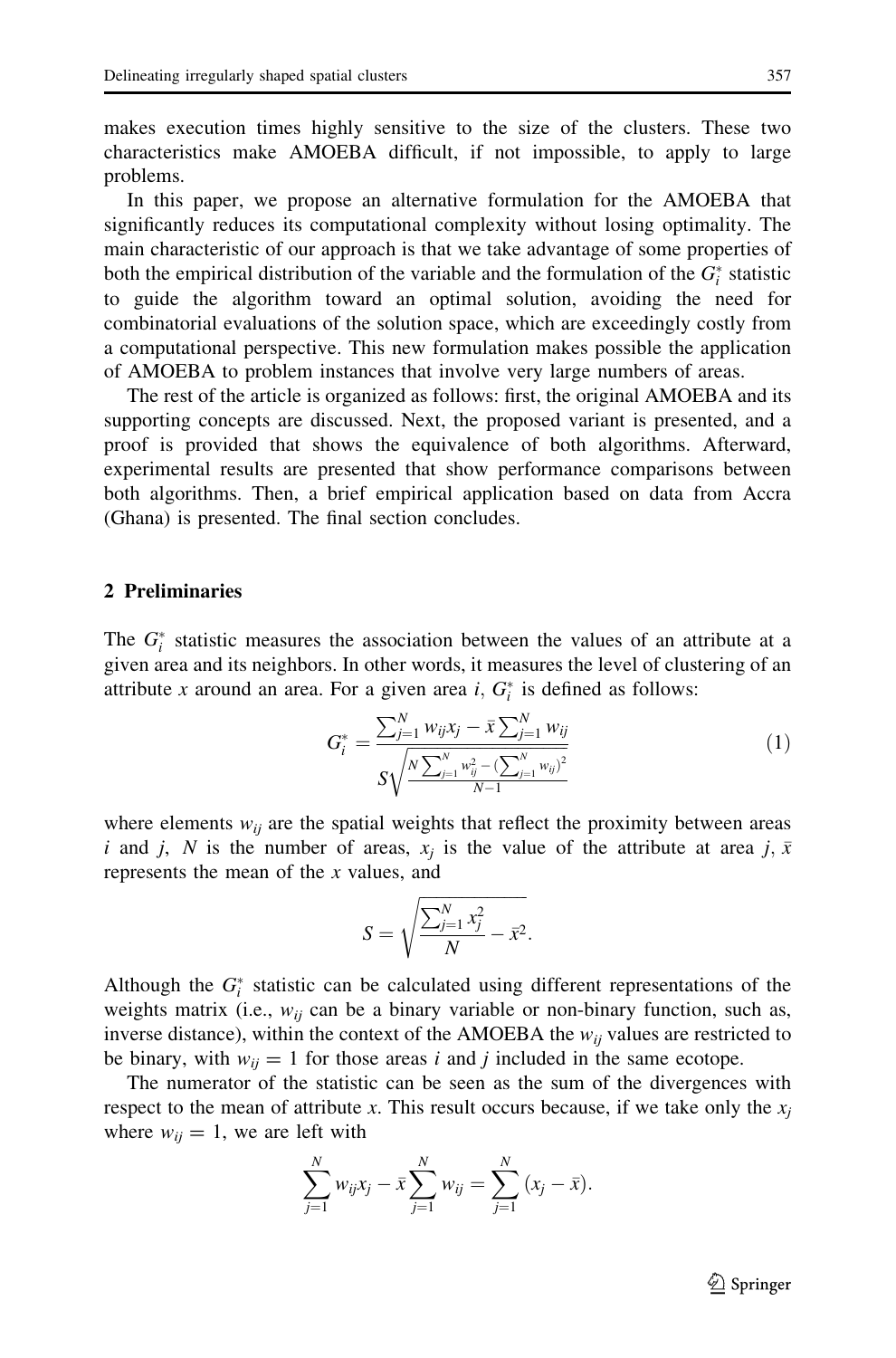The denominator is a strictly positive number that varies according to the number of areas in the analyzed region.

 $G_i^*$  is asymptotically distributed as a normal  $N(0, 1)$ . A positive (negative) and statistically significant value of this statistic indicates the presence of a cluster of high (low) values of attribute x around area  $i$ . Thus, Aldstadt and Getis' AMOEBA identifies high-valued, or low-valued, ecotopes by looking for subsets of geographically connected areas with a high absolute value of the  $G_i^*$  statistic.

The algorithm starts by taking an area i and computing its  $G_i^*$  value. When performed for a single unit, this amounts to calculating the standard score of the value for unit  $i$ . A positive (negative) value of the statistic indicates that the value of the attribute at area  $i$  is greater (lower) than the mean. Next, an exhaustive evaluation is carried out by calculating the  $G_i^*$  statistic for each region that includes the initial unit i and every possible combination of neighboring areas of area i. The set that results in the maximum absolute  $G_i^*$  value with the same sign as the  $G_i^*$  value for unit *i* alone is recorded. If this  $G_i^*$  value for unit *i* and a set of its neighbors is greater than the  $G_i^*$  value for unit *i* alone; then, this set becomes the ecotope. The procedure continues by examining each possible combination of areas contiguous to the newly identified ecotope. This iterative process of identifying sets of neighboring areas that maximize the value of  $G_i^*$  is repeated until it is not possible to increase the absolute value of the  $G_i^*$  statistic by addition of a set of contiguous units. The steps of growing an ecotope from an initial area are summarized in Algorithm [1](#page-4-0), which we call exhaustive AMOEBA.

After examining each area as the initial seed of an ecotope, the algorithm keeps the non-overlapping ecotopes with the highest  $G_i^*$  values. For each remaining ecotope, Aldstadt and Getis [\(2006](#page-16-0)) propose to perform a Monte Carlo-type permutation test to calculate the statistical significance of each ecotope. This test performs a large number of random spatial permutations for the attribute x and records the times that the sum of the attribute values in the ecotope is larger than the sum of the values in the original ecotope. The  $p$ -value for the ecotopes is then calculated as the ratio between this number plus one and the total number of permutations plus one. Those ecotopes with p-values below some predesignated level of significance are considered as true clusters.

The problem with the original formulation of AMOEBA lies in the extensive evaluation that must be realized to optimize  $G_i^*$  at each step. AMOEBA computes the statistic for all combinations of non-excluded neighbors of the ecotope. Thus, if a given ecotope has  $c$  neighbors, the number of iterations required to optimize the statistic is

$$
\sum_{i=1}^{c} {c \choose i} = \sum_{i=1}^{c} \frac{c!}{i!(c-i)!}.
$$

Needless to say, this number can become very large even for relatively small numbers of neighbors. For example, an ecotope with 20 neighbors requires 1,048,575 iterations to fully explore the search space.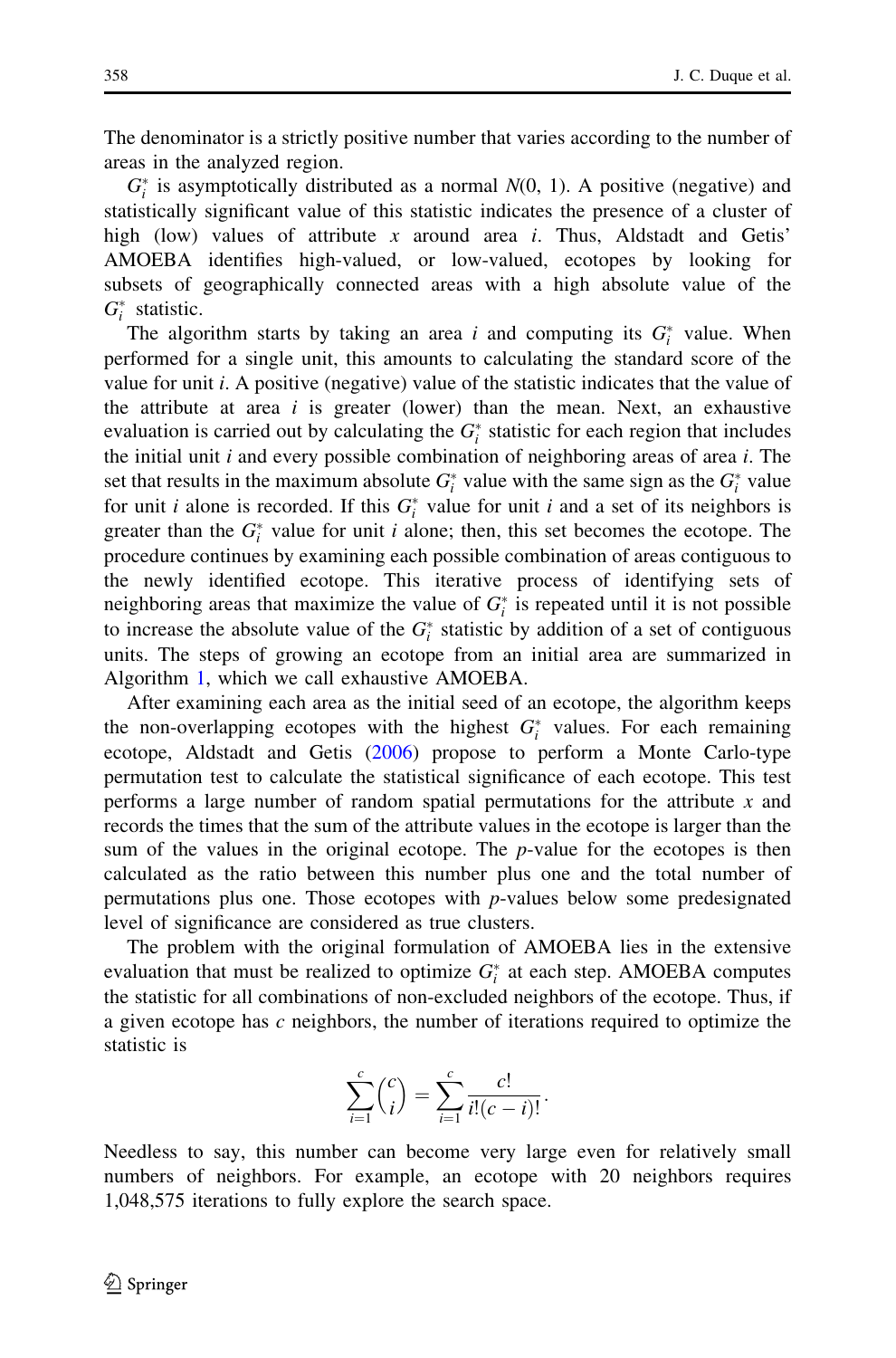#### <span id="page-4-0"></span>Algorithm 1 Exhaustive AMOEBA

1:  $R = a_0$  //  $a_0$  is the seed area for this iteration 2:  $G_i^{*}^{opt} = G_i^{*}(R)$  // The function  $G_i^{*}$  calculates (1) for the given region 3:  $N =$  Neighbors (R) // Neighbors gives a list of all areas contiguous to R 4:  $T = []$  // Begins an empty list of discarded areas 5: if  $G_i^{*opt} \geq 0$  then 6: do 7:  $G_i^{*aux} = G_i^{*opt}$ 8:  $N =$  setDifference  $(N, T)$  // Removes all areas in T from N 9:  $C =$  Combination (N // Combinations gives a list of all possible combinations of all sizes of the given list of areas 10:  $C_{opt} = []$  // Sets  $C_{opt}$  to begin as an empty list 11: for  $i = 1$  to length  $(C)$  do 12: **if**  $G_i^*(R \cup C(i)) > G_i^{*opt}$  then 13:  $C_{opt} = C(i)$ 14:  $G_i^{*opt} = G_i^*(R \cup C(i))$ 15: end if 16: end for 17:  $R = R \cup C_{\text{ont}}$ 18:  $N =$  Neighbors  $(R)$ 19: while  $G_i^{*aux} \neq G_i^{*opt}$ 20: return R 21: else 22: do 23:  $G_i^{*aux} = G_i^{*opt}$ 24:  $N =$  setDifference (*N*, *T*) 25:  $C =$  Combinations  $(N)$ 26:  $C_{opt} = []$  // Sets  $C_{opt}$  to begin as an empty list 27: for  $i = 1$  to length  $(C)$ 28: **if**  $G_i^*(R \cup C(i)) < G_i^{*opt}$  then 29:  $C_{opt} = C(i)$ 30:  $G_i^{*opt} = G_i^*(R \cup C(i))$ 31: end if 32: end for 33:  $R = R \cup C_{\text{ont}}$ 34:  $N =$  Neighbors  $(R)$ 35: while  $G_i^{*aux} \neq G_i^{*opt}$ 36: return R 37: end if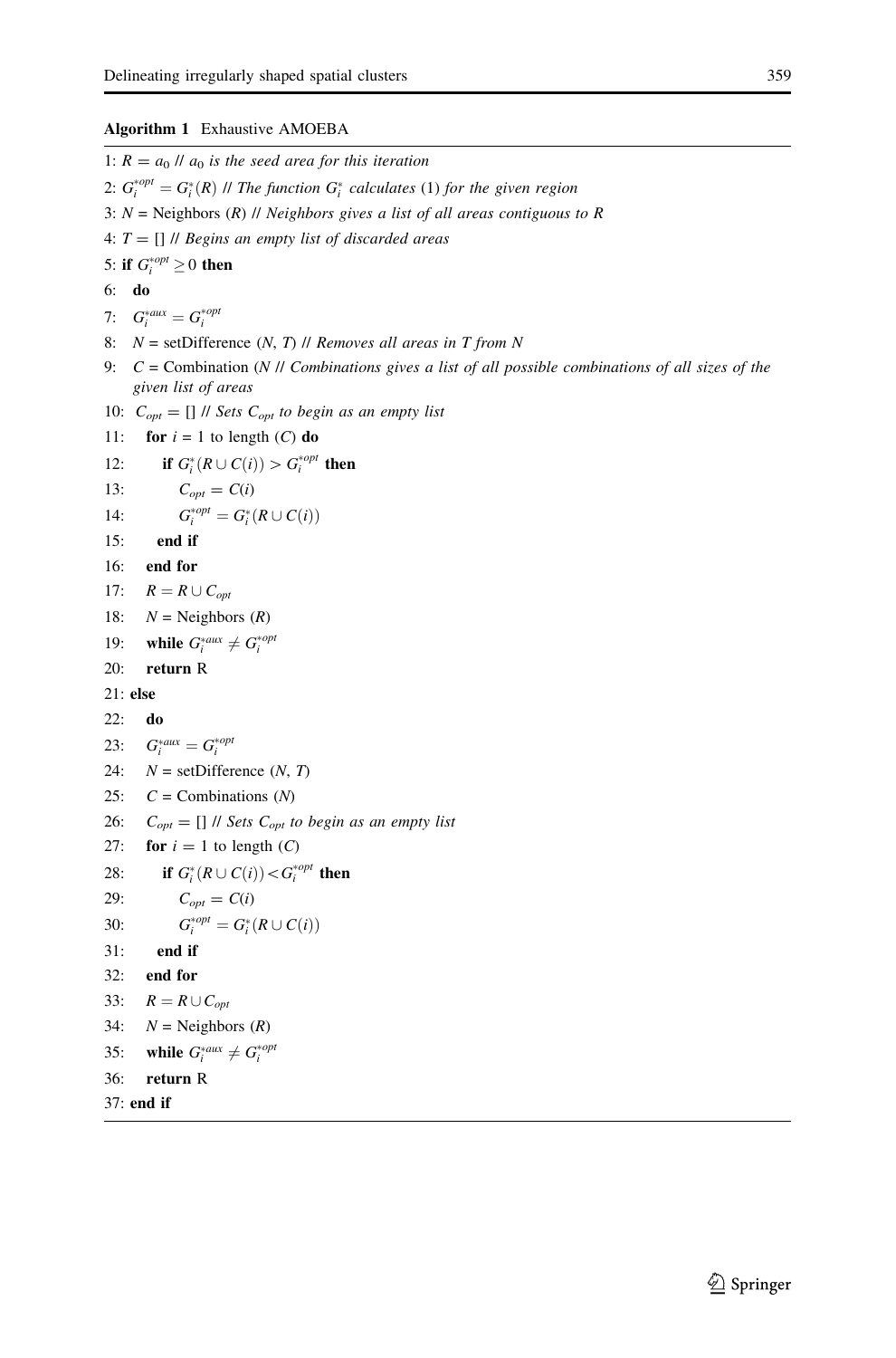### 3 The improved algorithm

To introduce the improved method, let us revisit the formulation of the  $G_i^*$  statistic as shown in (1). Note that a region or ecotope is essentially a geographically linked group of areas. From this perspective, it is only natural to define a region as a spatially contiguous set of areas. That being said, in the AMOEBA, the  $G_i^*$  statistic is essentially a function that assigns real values to sets of spatially contiguous areas.

Suppose we run AMOEBA on a study region with  $N$  areas and an attribute  $x$  with elements  $x_i$ , indicating the value of x at area i. Let us denote this set of areas as M, and  $\bar{x}$  and S as the mean and the standard deviation of the attribute x.

Now, let R be a subregion of M with n areas. As such, it is also a set of areas that is contained in  $M$ . *n* corresponds to the *cardinality* of  $R$ , the number of elements in it. In (1), *n* is exactly  $\sum_{j=1}^{N} w_{ij}$ . Also, because the term  $\sum_{j=1}^{N} w_{ij}x_j$  adds only the data from the areas that are in the region R, it can be equivalently expressed as  $\sum_{i \in R} x_i$ . It is clear as well that having  $w_{ij}$  constrained to take values of either 0 or 1, then

 $w_{ij} = w_{ij}^2$  and  $\sum_{j=1}^{N} w_{ij}^2 = \sum_{j=1}^{N} w_{ij} = n$ . Because of this,  $(\sum_{j=1}^{N} w_{ij})^2 = n^2$ . With all this in mind, (1) can then be rewritten as follows:

$$
G_R^* = \frac{\sum_{i \in R} x_i - n\bar{x}}{S\sqrt{\frac{Nn - n^2}{N - 1}}}.
$$
\n(2)

This notation implies that  $G_R^*$  is a function that goes from the power set of M to the real numbers,<sup>3</sup> and depends on the areas that are in the region  $R$  and the parameters  $N, \bar{x}$ , and S that are obtained from the areas in M.

Suppose we are trying to maximize this statistic for a region with a positive value of  $G_R^*$ . Intuitively, the areas that would contribute the most to its growth should be those with the highest values above the mean, that is, an area with a higher attribute value would contribute more to the statistic than one with a lower value.

The efficiency improvement presented in this paper results from the way the statistic is maximized in each iteration. Instead of doing an exhaustive search of all possible combinations of neighbors, we take a constructive approach where the areas are sorted such that those that contribute most to the growth in absolute value of the statistic come first; then, they are added one by one until no further improvement is made upon the statistic. At that point, the resulting region maximizes the statistic and the algorithm proceeds with the next iteration. We coined this modified algorithm the constructive AMOEBA and it is presented in Algorithm [2](#page-6-0).

To guarantee that the results obtained from Algorithms [1](#page-4-0) and [2](#page-6-0) are equivalent, we have to prove that the  $G_i^*$  statistic is indeed maximized by applying this process to it. To prove the equivalence of constructive and exhaustive AMOEBA, the following proposition is put forth:

**Proposition** Let H be a region such that  $G_H^* > 0$  with a set V of neighboring areas. Let E be a set of neighbors such that  $G^*_{H\cup E}$  is maximal, and  $n^*$  is the

<sup>&</sup>lt;sup>3</sup> The power set of a set *M* is the set of all subsets of *M*.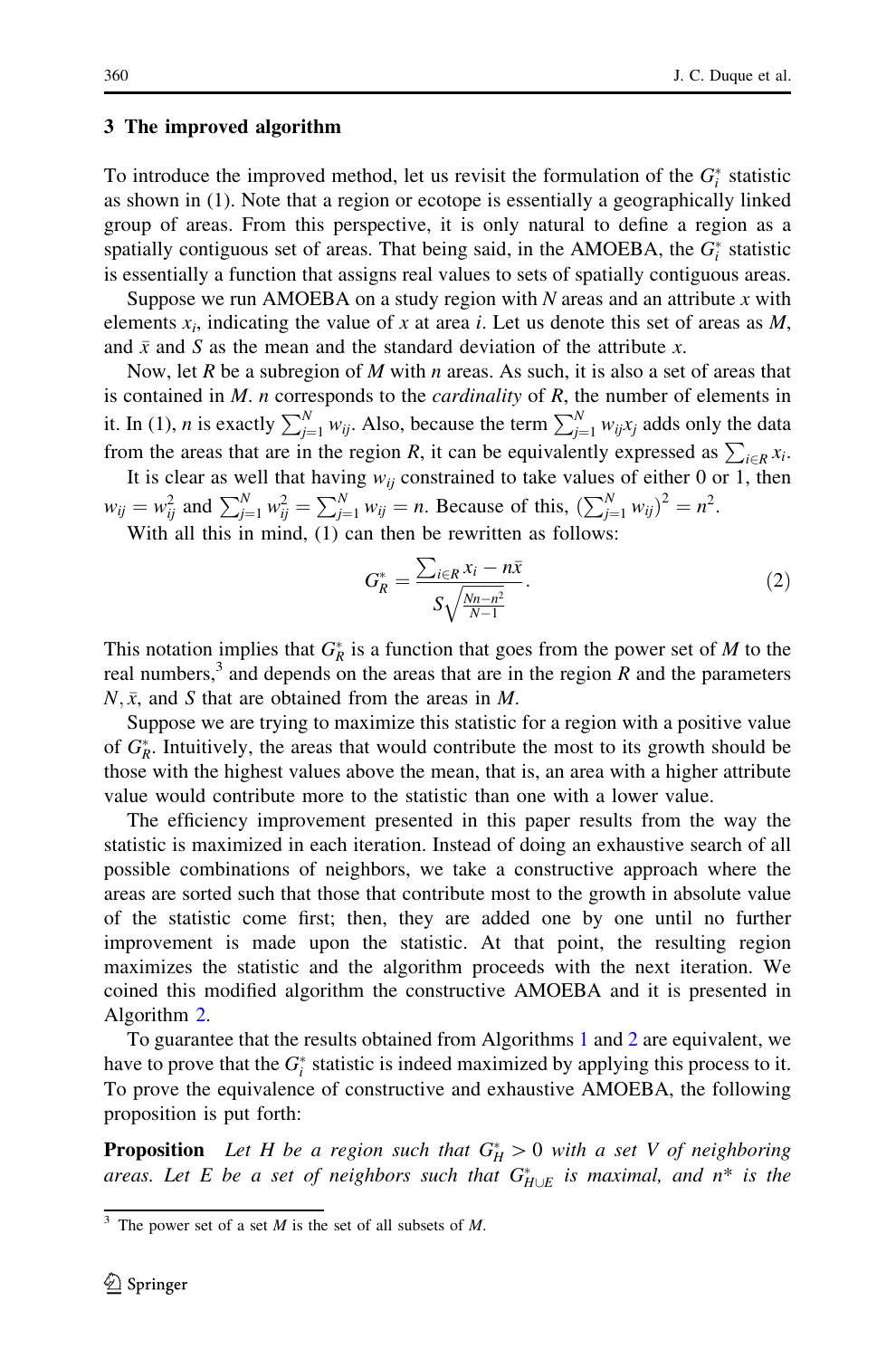#### <span id="page-6-0"></span>Algorithm 2 Constructive AMOEBA

1:  $R = a_0$  //  $a_0$  is the seed area for this iteration 2:  $G_i^{*}^{opt} = G_i^{*}(R)$  // The function  $G_i^{*}$  calculates (1) for the given region 3:  $N =$  Neighbors (R) // Neighbors gives a list of all areas contiguous to R 4:  $T = \prod \text{II}$  Begins an empty list of discarded areas 5: if  $G_i^{*opt} \geq 0$  then 6: do 7:  $G_i^{*aux} = G_i^{*opt}$ 8:  $N =$  setDifference  $(N, T)$  // Removes all areas in T from N 9: Sort N according to area data in descending order 10: for  $i = 1$  to length (N) do 11: **if**  $G_i^*(R \cup N(i)) > G_i^{*opt}$  then 12:  $R = R \cup N(i)$ 13:  $G_i^{*opt} = G_i^*(R)$ 14: end if 15: end for 16:  $N =$  Neighbors  $(R)$ 17: while  $G_i^{*aux} \neq G_i^{*opt}$ 18: return R 19: else 20: do 21:  $G_i^{*aux} = G_i^{*opt}$ 22:  $N =$  setDifference  $(N, T)$  // Removes all areas in T from N 23: Sort N according to area data in ascending order 24: for  $i = 1$  to length (N) do 25: if  $G_i^*(R \cup N(i)) < G_i^{*opt}$  then 26:  $R = R \cup N(i)$ 27:  $G_i^{*opt} = G_i^*(R)$ 28: end if 29: end for 30:  $N =$  Neighbors  $(R)$ 31: while  $G_i^{*aux} \neq G_i^{*opt}$ 32: return R 33: end if

cardinality of E. Then the union of H and the set of  $n^*$  areas with the highest data values in V generate exactly the same value of  $G_i^*$ .

This proposition states that when maximizing the  $G_i^*$  statistic for a region, it is sufficient to take the first  $n^*$  neighboring areas with the highest values. Although this number is unknown, by sequentially adding areas to the cluster ordered by the highest values, the problem is reduced to choosing the number of added neighbors such that the statistic is maximized. The preceding proposition guarantees that this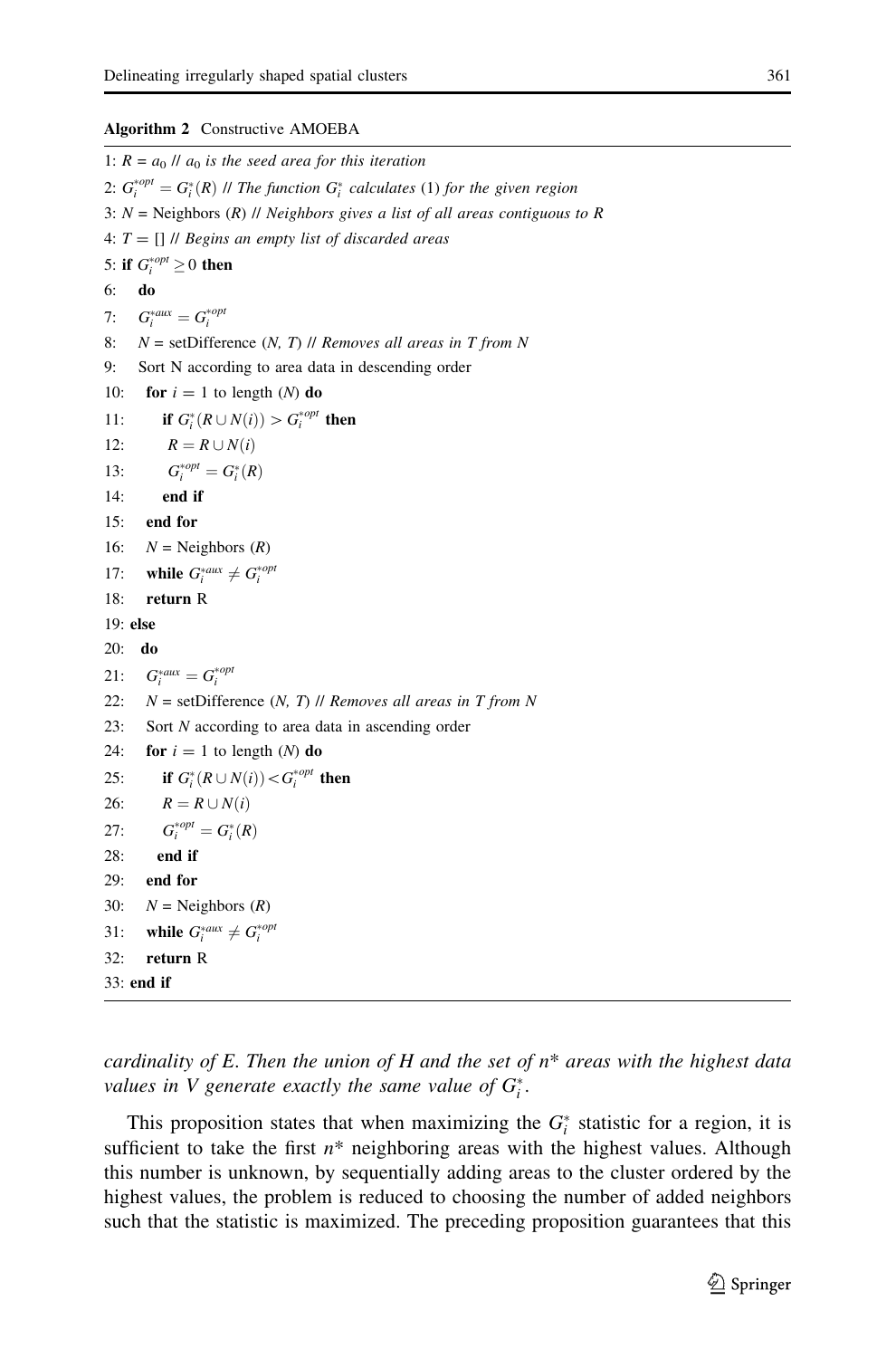is indeed the optimum. Analogously, when the intention is to minimize the statistic for an area with a negative statistic, the areas with the lowest values are added and the number of areas that yields the minimum statistic is chosen. Both the proposition and the proof for this second case are analogous to the first.

*Proof* Let *H* be a region such that  $G_{H\geq 0}^*$  and *V* the set of neighbors of *H*. Let 9 be the amount of areas in V and P the power set of V, that is, the set of all subsets of V. Every area in V has an assigned value.

Consider the order of the elements of V given by  $a_1, a_2,..., a_9$ , where  $x_1 \ge x_2$  $\geq \geq \geq x_9$ .  $x_i$  is the value assigned to the area  $a_i$ ,  $i = 1, 2, \ldots, 9$ . This can be expressed as  $\forall a_i, a_j \in V (i \leq j \rightarrow x_i \geq x_j)$ .

Because the set  $\{g \in \mathbb{R} : g = G_{H \cup Q}^*, Q \in P\}$  is a finite set of real numbers, it has a maximum. Thus, there exists  $E \in P$  such that

$$
G_{H\cup E}^* = \max_{Q\in P} G_{H\cup Q}^*.
$$

In other words,  $\forall Q \in P(G^*_{H \cup E} \geq G^*_{H \cup Q})$ .

Let  $n^*$  be the number of elements in E and  $\Gamma$  the set of the  $n^*$  areas with the highest associated values, that is,  $\Gamma = \{a_1, a_2, \ldots, a_n\}$ 

Reasoning to the absurd, suppose  $G_{E \cup H}^* \neq G_{\Gamma \cup H}^*$ . Then,  $E \neq \Gamma$  (because  $H \cap E = H \cap \Gamma = \emptyset$ ). Then, there exist  $\Psi$ ,  $\Phi$  with  $\Psi = \{x_{n_1}, x_{n_2}, \ldots, x_{n_n}\} \subseteq \Gamma$  and  $\Phi = \{x_{s_1}, x_{s_2}, \ldots, x_{s_p}\} \subseteq V - \Gamma$  such that  $E = (\Gamma - \Psi) \cup \Phi$ . This basically means that  $\Gamma$  and  $E$  differ by a number of elements that are in these sets.

Now, because  $\Psi \subseteq \Gamma$  and  $\Phi \cap \Gamma = \emptyset$ ,  $n_1, n_2, \ldots, n_p \leq n^*$  and  $s_1, s_2, \ldots, s_p > n^*$ . Because of this, for all  $0 \le i \le p$ , it holds that  $n_i \le s_i$  and  $x_{n_i} \ge x_{s_i}$ . Adding all these inequalities, we have

$$
\sum_{x_i \in \Phi} x_i \le \sum_{x_i \in \Psi} x_i. \tag{3}
$$

Adding  $\sum_{x_i \in \Gamma - \Psi} x_i + \sum_{x_i \in H} x_i$  to each side of (3),

$$
\sum_{x_i \in \Phi} x_i + \sum_{x_i \in \Gamma - \Psi} x_i + \sum_{x_i \in H} x_i \le \sum_{x_i \in \Psi} x_i + \sum_{x_i \in \Gamma - \Psi} x_i + \sum_{x_i \in H} x_i
$$

Due to the construction of the sets, this is equivalent to

$$
\sum_{x_i \in E \cup H} x_i \le \sum_{x_i \in \Gamma \cup H} x_i.
$$

Subtracting  $n^*\bar{x}$ , and then dividing both sides of the inequality by S  $Nn^*-(n^*)^2$  $N-1$  $\overline{a}$ , we are left with

$$
\frac{\sum_{x_i \in E \cup H} x_i - n^* \bar{x}}{S\sqrt{\frac{Nn^* - (n^*)^2}{N-1}}} \leq \frac{\sum_{x_i \in \Gamma \cup H} x_i - n^* \bar{x}}{S\sqrt{\frac{Nn^* - (n^*)^2}{N-1}}},
$$

which is equivalent to:

$$
G^*_{E\cup H}\leq G^*_{\Gamma\cup H}.
$$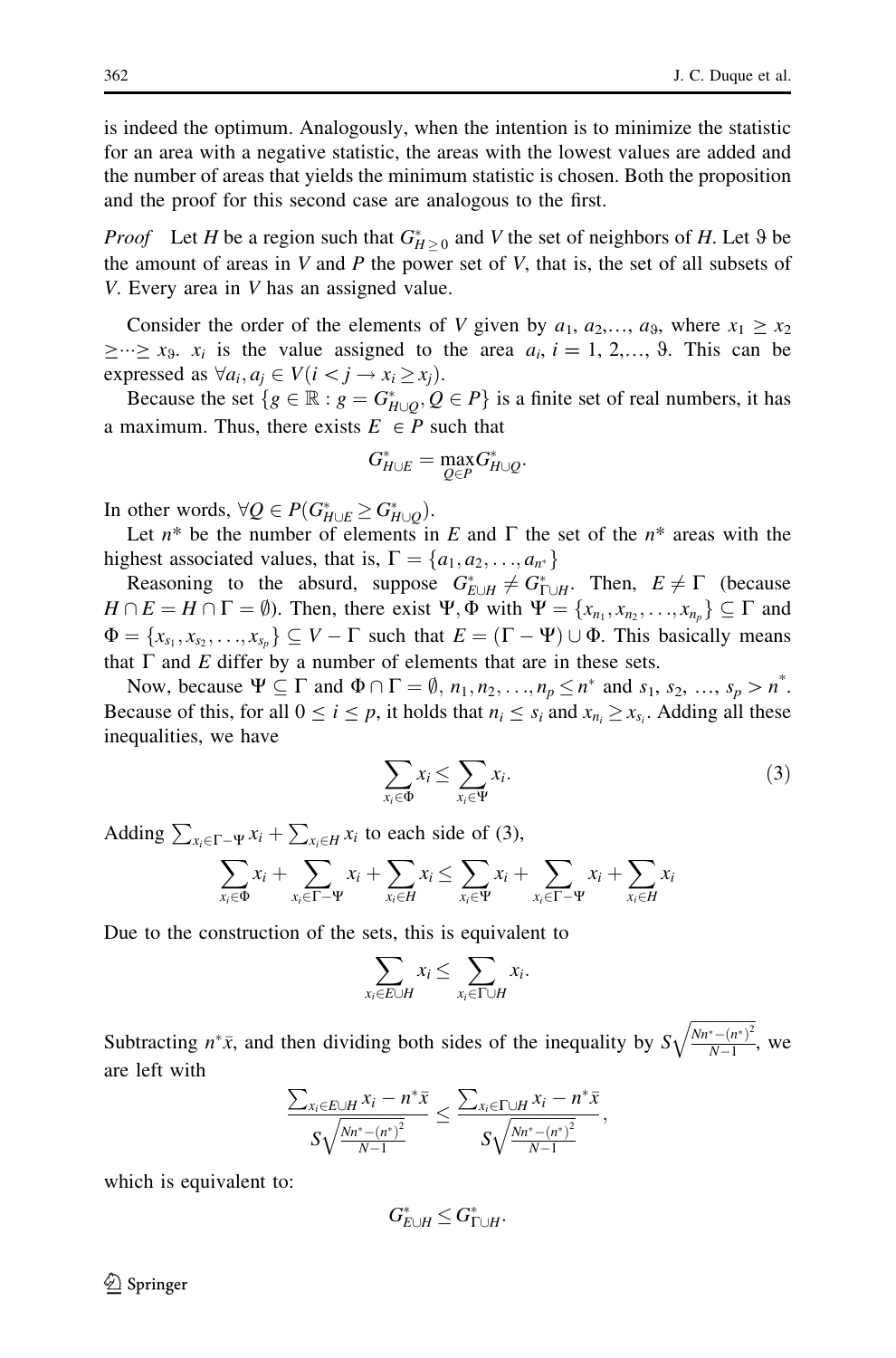However, by hypothesis, we have that  $G_{E\cup H}^* \neq G_{\Gamma\cup H}^*$ . This restricts the last expression to

$$
G_{E\cup H}^* < G_{\Gamma\cup H}^*.\tag{4}
$$

But  $\Gamma \in P$ , and according to our hypothesis  $G^*_{H \cup E} \geq G^*_{H \cup \Gamma}$ , which contradicts (4). We thus conclude that  $G_{E\cup H}^* = G_{\Gamma\cup H}^*$ , that is,  $\Gamma$  also maximizes the  $G_i^*$  statistic.  $\Box$ 

# 4 Computational experiments

## 4.1 The data

The data for the experiments consist of square grids of different sizes on which spatial processes were automatically generated taking into account the following requirements:

- The number of spatial clusters is predefined, and it is a even number such that half of the clusters are clusters of high values, and the other half are clusters of low values. Because the location of the clusters is defined at random, there are cases in which groups of clusters collapse into a larger single cluster.
- The percentage of areas that are assigned to clusters is 20% of the total number of areas on the grid. This areas are evenly distributed among the clusters.
- The shape of the clusters is controlled by a compactness factor  $(c.f.)$  that allow us to create either compact or elongated clusters. This factor varies between 0 and 1, with 0 being the maximum level of elongation (forcing the areas in the cluster to be arranged as a chain), and 1 being the maximum level of compactness of the cluster.
- For all intents and purposes, the rook contiguity criterion defines the neighborhood of each area.
- The values of the areas that belong to a cluster are extracted from the tails of a standard normal distribution. The values for the remaining areas are assigned by using the complete distribution. In the last case, because the complete distribution is considered, it is possible to have additional clusters, usually of small size, apart from the clusters that where deliberately constructed.

It is worth noting that the distribution of the generated attribute do not conform to a normal distribution. This is because of the previously discussed non-stationarities present in the generated ecotopes.

A more detailed description of the steps to generate artificial clusters is presented in Algorithm [3](#page-9-0). 4

Figure [1](#page-9-0) shows two examples of instances of the problem. They consist of a  $500 \times 500$  grid with a spatial process that contains six compact cluster, Fig. [1](#page-9-0)a, and

<sup>&</sup>lt;sup>4</sup> Other options to generate different spatial clustering patterns, like the spiral or linear clustering pattern, can be found in Jackson et al. [\(2010](#page-16-0)).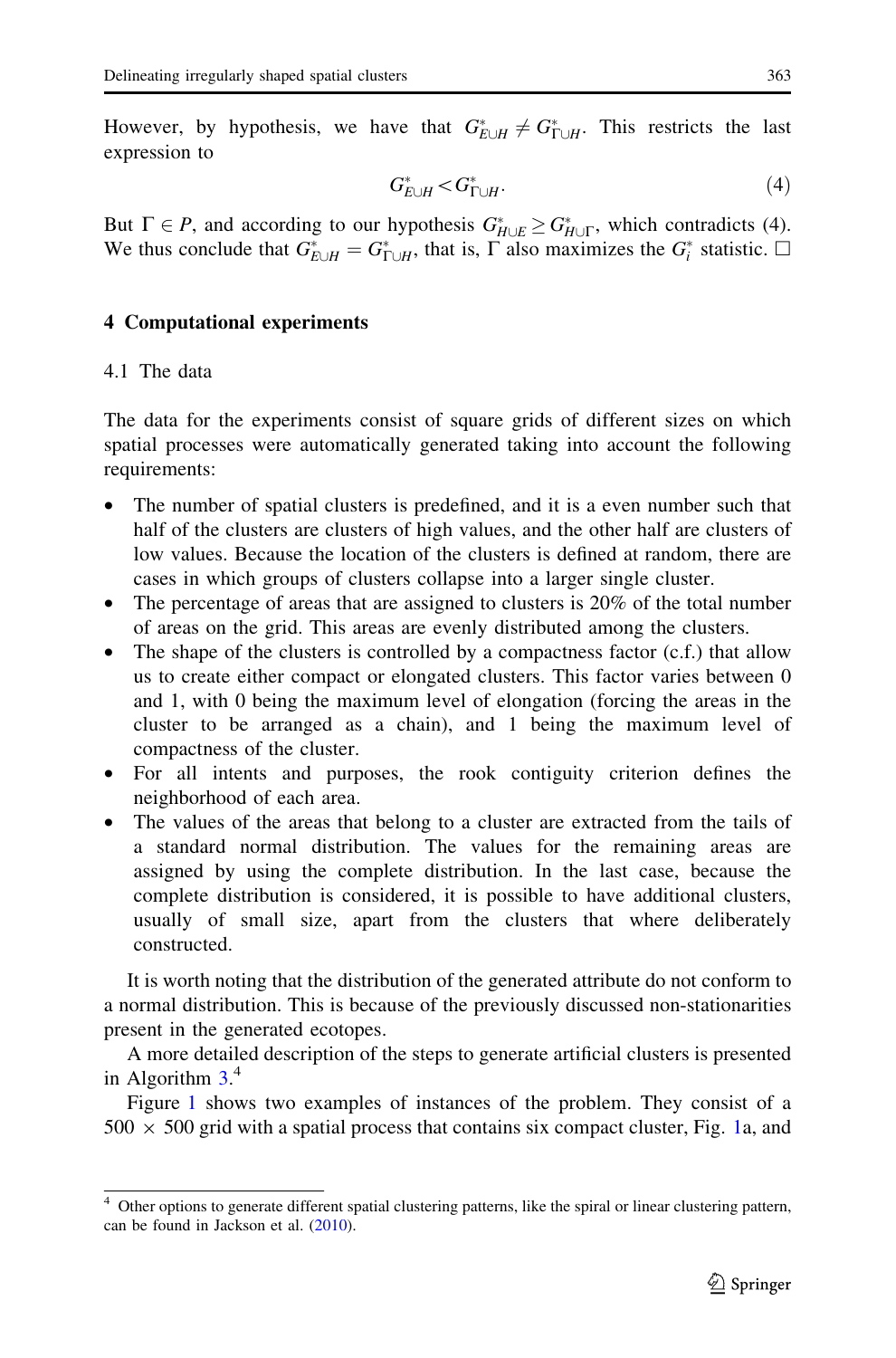<span id="page-9-0"></span>Algorithm 3 Procedure to generate spatial clustering patterns

**Require:**  $P =$  Number of clusters,  $c =$  Compactness factor ( $c \in [0, 1]$ )

- 1: Generate a large amount of normally distributed ( $\mu = 0$ ,  $\sigma = 1$ ) random numbers and store them in the set D
- 2: Let  $T_l$  be the left tail of the generated numbers, and  $T_r$  the right tail
- 3: for  $i = 1$  to P do
- 4: Calculate S, the size of the cluster, as  $S =$  Round  $(0.2 \cdot \frac{\text{Total areas}}{P})$
- 5: Calculate L, the "length" of the cluster, as  $L =$  Round  $((1 c) \cdot S)$
- 6: Select a seed area in the map that has not been assigned to a cluster. This area conforms a new cluster
- 7: Until the cluster has L areas, randomly choose an unassigned area from the last added area's neighbors. Assign this area to the current cluster. This forms the ''backbone'' of the cluster
- 8: Iteratively choose an area from the neighbors of the cluster that has not yet been assigned to a cluster, and append it to the cluster. Do this until the cluster has S areas
- 9: If creating a low-valued cluster, randomly assign values from  $T_l$  to each area in the cluster. If creating a high-valued cluster, randomly assign values from  $T_r$

#### 10: end for

11: Randomly assign values from  $D$  to each area that is not in a cluster



Fig. 1 Examples of instances of the problem. a Compact clusters (c.f.  $= 0.9$ ). b Elongated clusters  $(c.f. = 0.55)$ 

six elongated clusters, Fig. 1b. In the case of compact clusters, two cluster of low value collapsed into a single cluster.

# 4.2 Software and hardware

In order to ensure a fair comparison, both exhaustive and constructive AMOEBA were implemented in Python 2.6, including the Numerical Python (NumPy)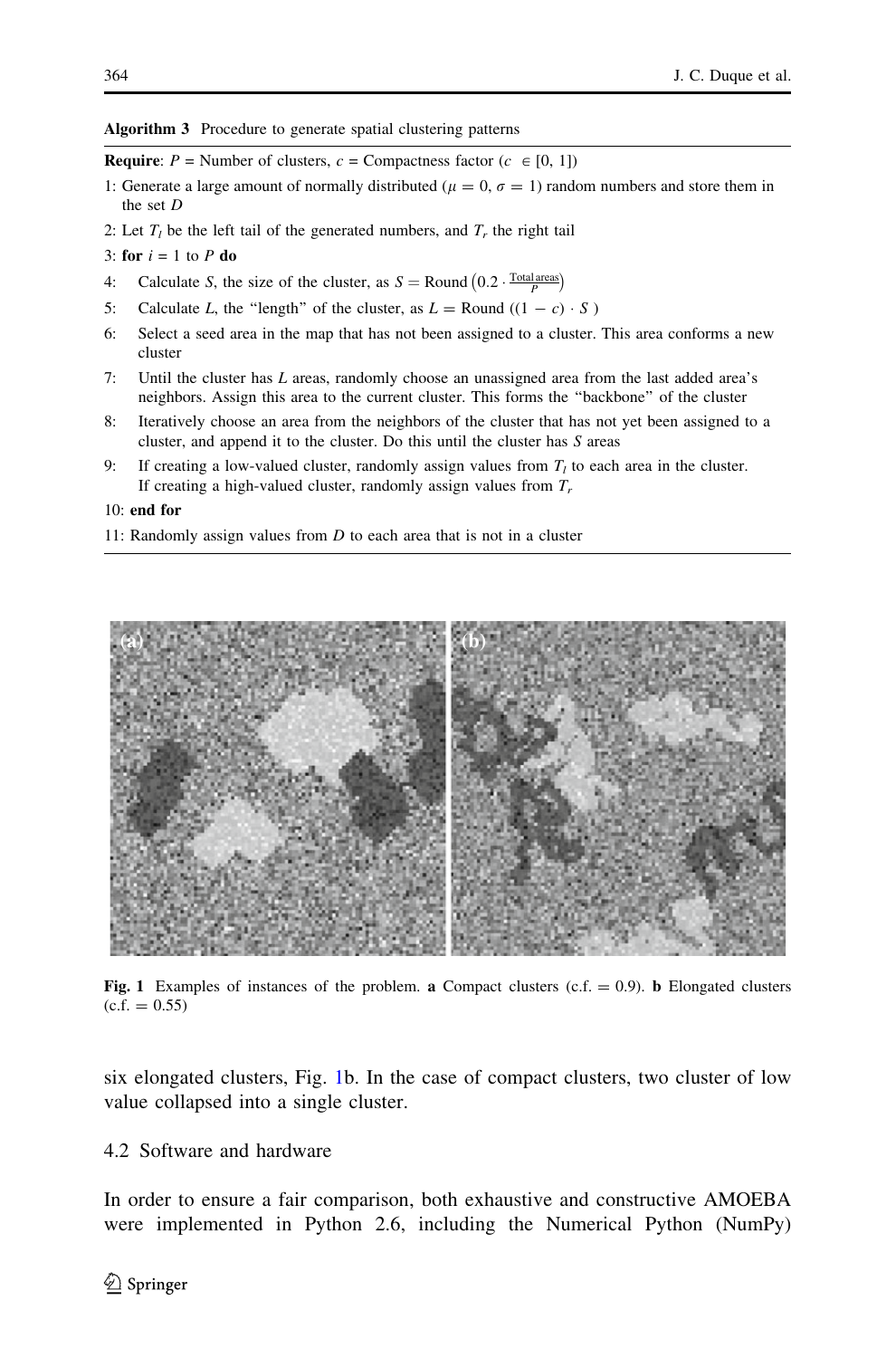<span id="page-10-0"></span>

| <b>Table 1</b> Execution times of<br>AMOEBA (mean $\pm$ standard<br>deviation) | Grid size      | Exhaustive (s)          | Constructive (s) |
|--------------------------------------------------------------------------------|----------------|-------------------------|------------------|
|                                                                                | $4 \times 4$   | $0.12 \pm 0.03$         | $0.09 \pm 0.03$  |
|                                                                                | $5 \times 5$   | $0.31 \pm 0.22$         | $0.13 \pm 0.03$  |
|                                                                                | $6 \times 6$   | $1.63 \pm 4.52$         | $0.19 \pm 0.04$  |
|                                                                                | $7 \times 7$   | $6.47 + 32.27$          | $0.25 \pm 0.05$  |
|                                                                                | $8 \times 8$   | $31.7 \pm 99.56$        | $0.33 \pm 0.06$  |
|                                                                                | $9 \times 9$   | $131.97 + 481.75$       | $0.43 \pm 0.07$  |
|                                                                                | $10 \times 10$ | $1,800.44 \pm 11053.35$ | $0.57 \pm 0.1$   |
|                                                                                |                |                         |                  |

package.<sup>5</sup> Python was also used to implement the data generation process and the data and cluster visualization (with TkInter). The constructive version of AMOEBA and the algorithm to generate artificial clusters are available in GeoGrouper, an open source software written in Python that offers a selection of algorithms for region design and spatial cluster identification. This software is developed in RiSE-group (Research in Spatial Economics) at EAFIT University, and it is available from [http://geogrouper.appspot.com.](http://geogrouper.appspot.com) 6

Regarding the hardware, we executed the algorithm on a Dell Precision T3400 computer running the Windows XP-64bits operating system equipped with 8GB RAM and a 2.99 GHz Intel Corel 2 Extreme Quad-Core processor. To optimize computational resources, we dedicated one core and 2GB RAM to each instance of the problem, which allowed us to solve four instances in parallel.

4.3 Experiment 1: Comparing the performance of exhaustive AMOEBA and constructive AMOEBA

The first experiment is intended to compare the performance of Algorithms [1](#page-4-0) and [2.](#page-6-0) To do this, we generated grids of sizes ranging from  $4 \times 4$  to  $10 \times 10$ , each one with 100 realizations of clustered spatial processes. These 700 instances were solved with both the exhaustive and constructive AMOEBA.

As expected, both algorithms identified the same clusters.<sup>7</sup> The running times and standard deviations are reported in Table 1.

The results show how the constructive AMOEBA provides a solution in a considerably smaller amount of time than the exhaustive AMOEBA. This difference grows larger as the size of the problem increases. The solution times for the constructive AMOEBA also has a much lower variance than the observed with the exhaustive AMOEBA.

In Fig. [2,](#page-11-0) we report the results for grids up to  $20 \times 20$ . In this case, we present results only for constructive AMOEBA because the execution times of exhaustive AMOEBA were too large to large to be analyzed. As the grids became larger, the

<sup>5</sup> NumPy provides a wide variety of mathematical functions needed for scientific computing with Python (Oliphant [2006](#page-16-0)).

<sup>6</sup> The algorithm as a Python module is also available from the authors on request.

<sup>7</sup> For each instance we generated 1,000 random permutations to perform the Monte Carlo-type permutation test.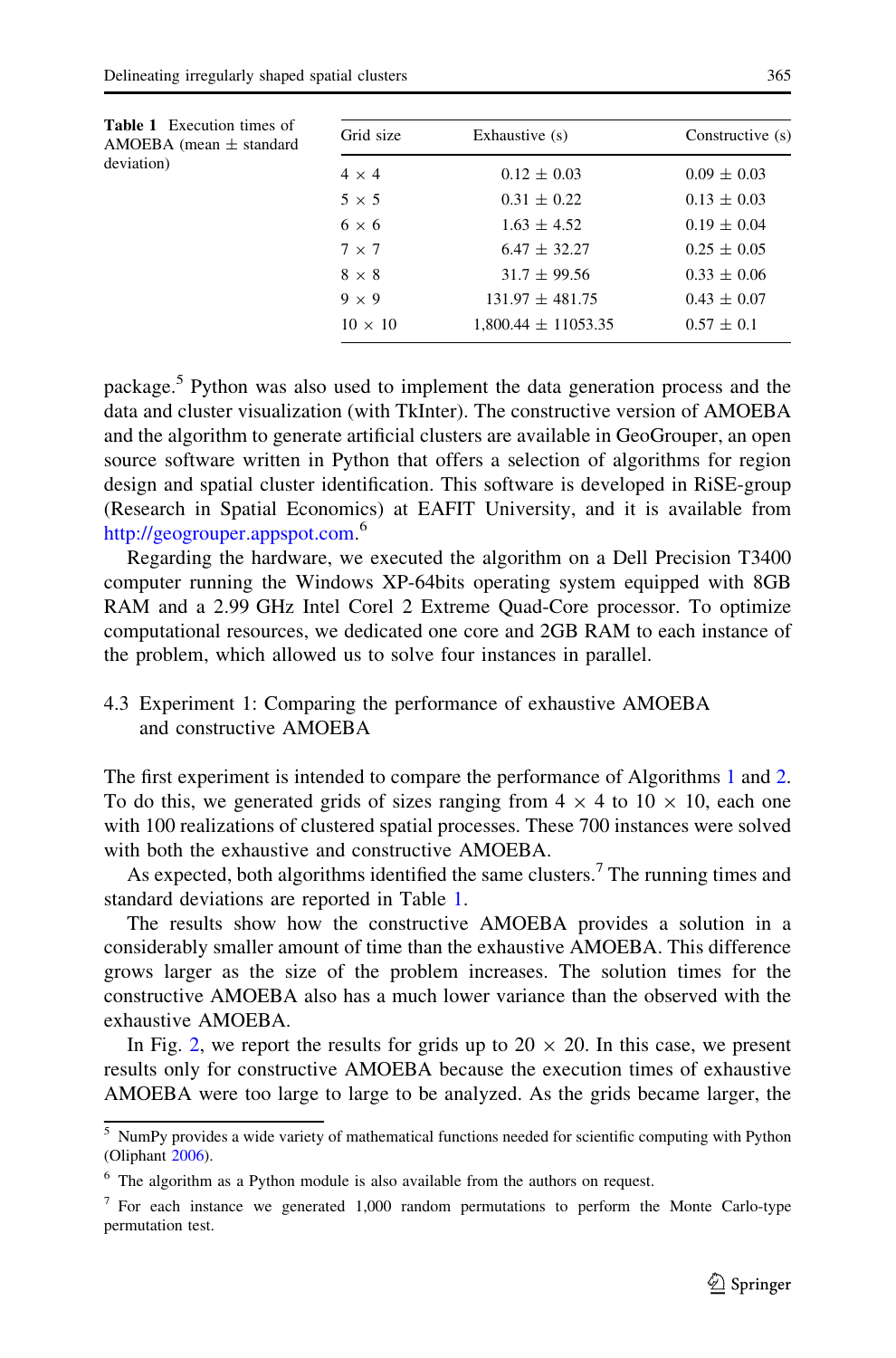<span id="page-11-0"></span>

Fig. 2 Performance of constructive AMOEBA

execution times for constructive AMOEBA grew as well, but in no case did the algorithm require more than 3.5 s to detect the ecotopes. The quadratic growth of the execution times is due to the quadratic increase in the number of areas as the sides of the grid augment.

# 4.4 Experiment 2: Shape and size of clusters and performance of constructive AMOEBA

In this experiment, we explore the changes in running times due to changes in the size and shape of the clusters. For this, we generated 100 instances of sizes  $30 \times 30, 50 \times 50$ , and  $100 \times 100$  with spatial processes containing 4, 6, and 8 elongated and compact clusters. In total, 1,800 instances were solved with constructive AMOEBA. The results of these experiments are presented in Fig. [3a](#page-12-0)–c. Each boxplot summarizes the running times obtained after solving 100 instances of a given grid size, number of clusters, and compactness factor.

The first finding is that the larger the number of clusters, which implies clusters of smaller size, $8$  the smaller the average and standard deviation of running times. The size of the clusters affects the performance because for big clusters there is, at each iteration, a larger number of neighboring areas that are candidates for joining the cluster. In exhaustive AMOEBA, this phenomenon has a much larger impact on running times because of its combinatorial approach.

There is a direct relationship between the cluster size and the standard deviation of running times because when, during the data generation process, a group of clusters collapses, the greater the size of the individual clusters collapsed, the

<sup>&</sup>lt;sup>8</sup> This is because the percentage of areas that are assigned to be part of clusters is fixed, which implies that a larger number of clusters results in smaller cluster size.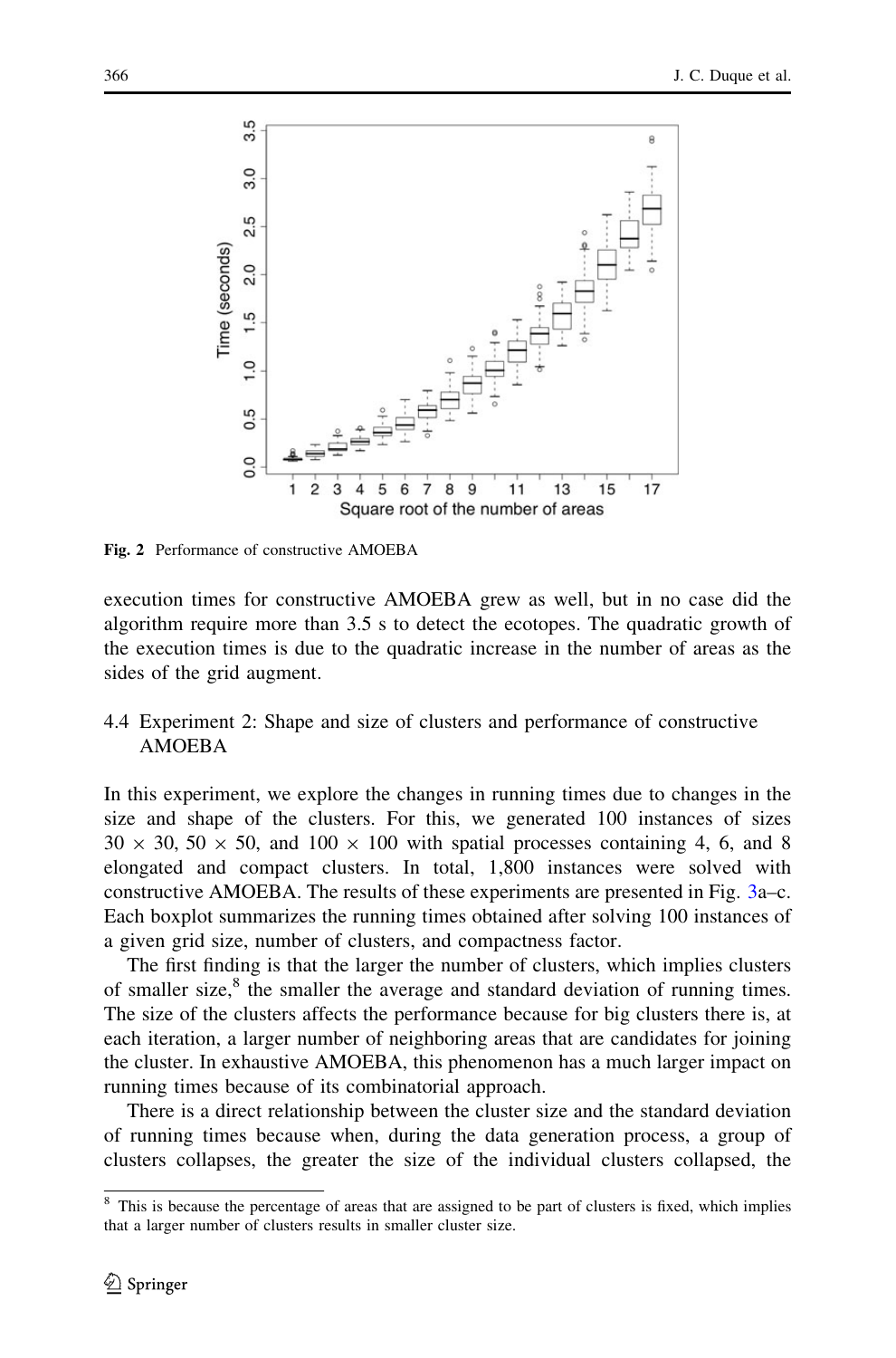<span id="page-12-0"></span>

Fig. 3 Running times of constructive AMOEBA for different shapes and sizes of the clusters. a  $30 \times 30$ . **b** 50  $\times$  50. c 100  $\times$  100

greater the impact on running times. This relationships explains why the box plots show in most cases a significantly longer tail toward larger values, which suggests that the running times are positively skewed.

The results show that the shape of the cluster has a minimal impact on the execution time. At each iteration, the optimization process is solely dependent on the attribute value of the neighboring areas of the ecotope, so the time required to obtain the solution is linear instead of factorial.

4.5 Experiment 3: Spatial distribution and performance of AMOEBA 2

Finally, in the third experiment, we measure how the running time of the constructive algorithm is affected by the spatial distribution of the data. To approach this question, we carried out the experiment presented in Algorithm [4.](#page-10-0)

The resulting distribution of the running times is presented in Fig. [4.](#page-13-0) The figure shows an outlier of 22.81 s that corresponds to the time required for AMOEBA to solve the unaltered generated map. The running times corresponding to the permuted data are significantly lower, with a symmetrical distribution. The instances that correspond to the highest and lowest execution times are shown in Fig. [5](#page-14-0). Figure [5](#page-14-0)a, c present the spatial distribution of the variables, and Fig. [5](#page-14-0)b, d show the true clusters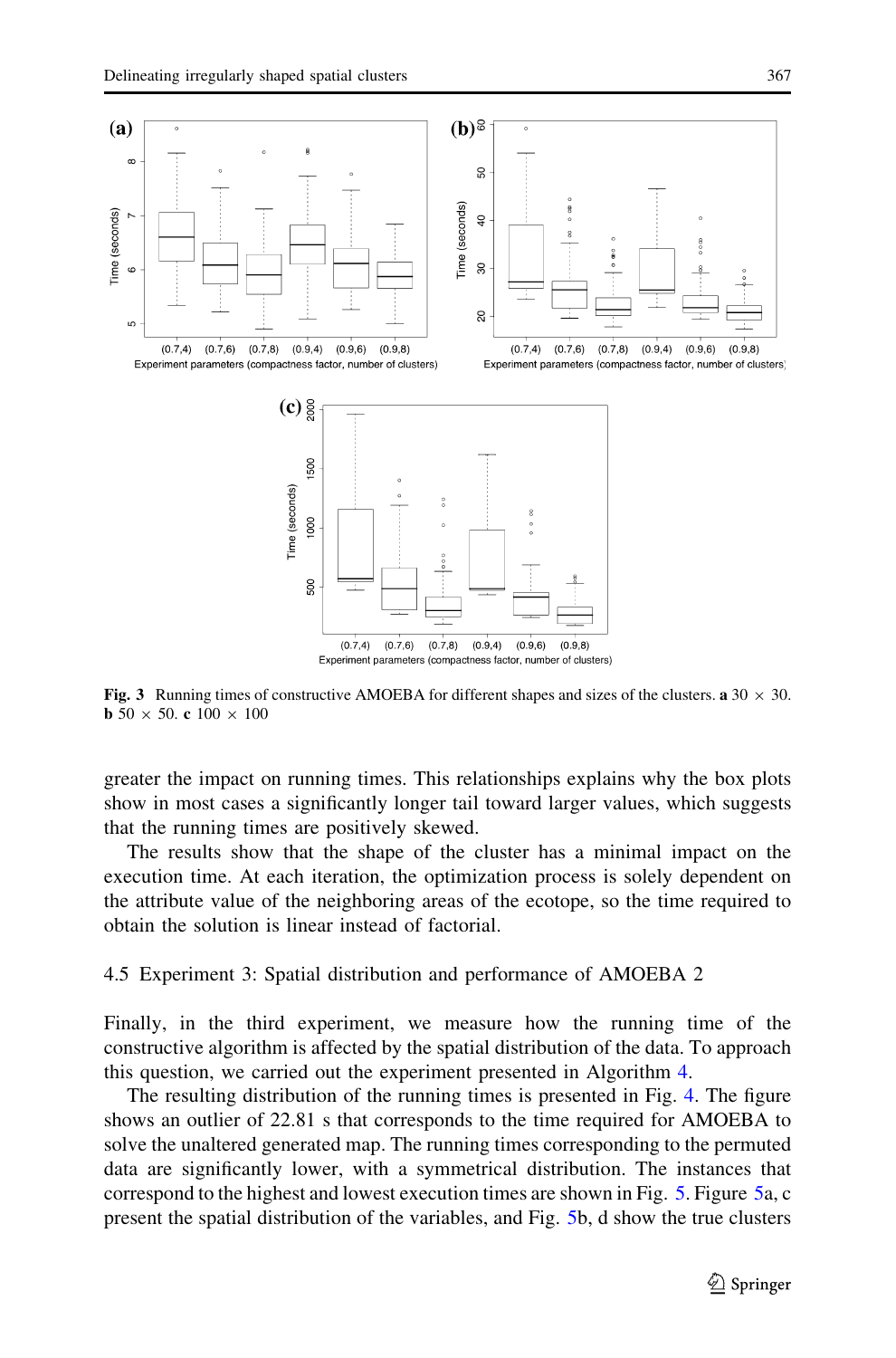#### <span id="page-13-0"></span>Algorithm 4 Spatial distribution experiment

- 1: Generate  $50 \times 50$  grid with 3 high valued and 3 low valued-clusters
- 2: Execute constructive AMOEBA and store the execution time
- 3: for  $i = 1$  to 200
- 4: Randomly distribute the data in the grid
- 5: Execute constructive AMOEBA and store the execution time
- 6: end for



Fig. 4 Execution times recorded from Algorithm [4](#page-10-0)

(i.e., those clusters that are statistically significant when applying the Monte Carlotype permutation test). Clusters of high values are color coded with black, clusters of low values are color coded with white, and the areas outside of cluster are color coded with gray. It can be derived from this experiment that the execution times of AMOEBA depend on the spatial distribution of the data in the grid.

## 5 Empirical application

The data used for this empirical application were provided by Professor John Weeks, director of the International Population Center at San Diego State University.<sup>9</sup> The region of study is the Metropolitan Area of Accra divided into 1,717 Enumeration Areas, each of which was assigned a value corresponding to the proportion of adults whose profession is administrative, clerical, or professional. The map in Fig. [6](#page-15-0) is color coded according to this variable: the darker the color of

<sup>9</sup> <http://geography.sdsu.edu/Research/Projects/IPC/ipc2research.html>.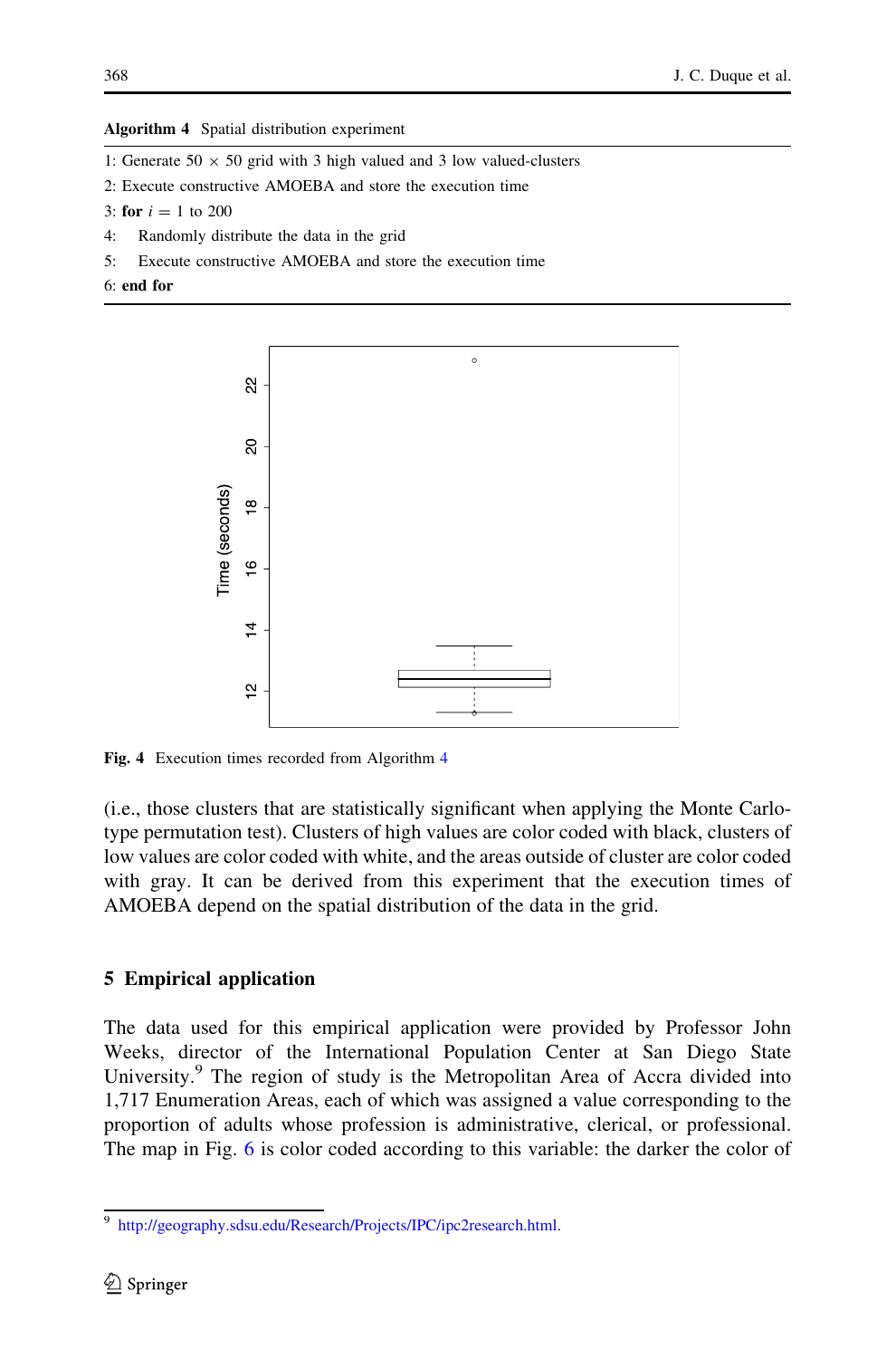<span id="page-14-0"></span>

Fig. 5 Grids corresponding to the highest and lowest times from Algorithm [4](#page-10-0)

the spatial unit, the higher the proportion of adults whose profession is administrative, clerical, or professional in that particular area.

A study of this map using AMOEBA can give the researcher insight into the socio-economic patterns present on the city. Employment in the selected sectors requires higher levels of education than the omitted categories, which include sales, service, mining, fishing, and agriculture. This variable, therefore, is a proxy for social and human capital in an enumeration area.

The clusters obtained from AMOEBA are shown in Fig. [7](#page-15-0). The resulting ecotopes resemble closely the regions that are visually apparent in Fig. [6](#page-15-0). Table [2](#page-16-0) presents some summary statistics to provide a better understanding of the results obtained from AMOEBA. The last column of the table provides those statistics for the 1,717 Enumeration Areas in Accra.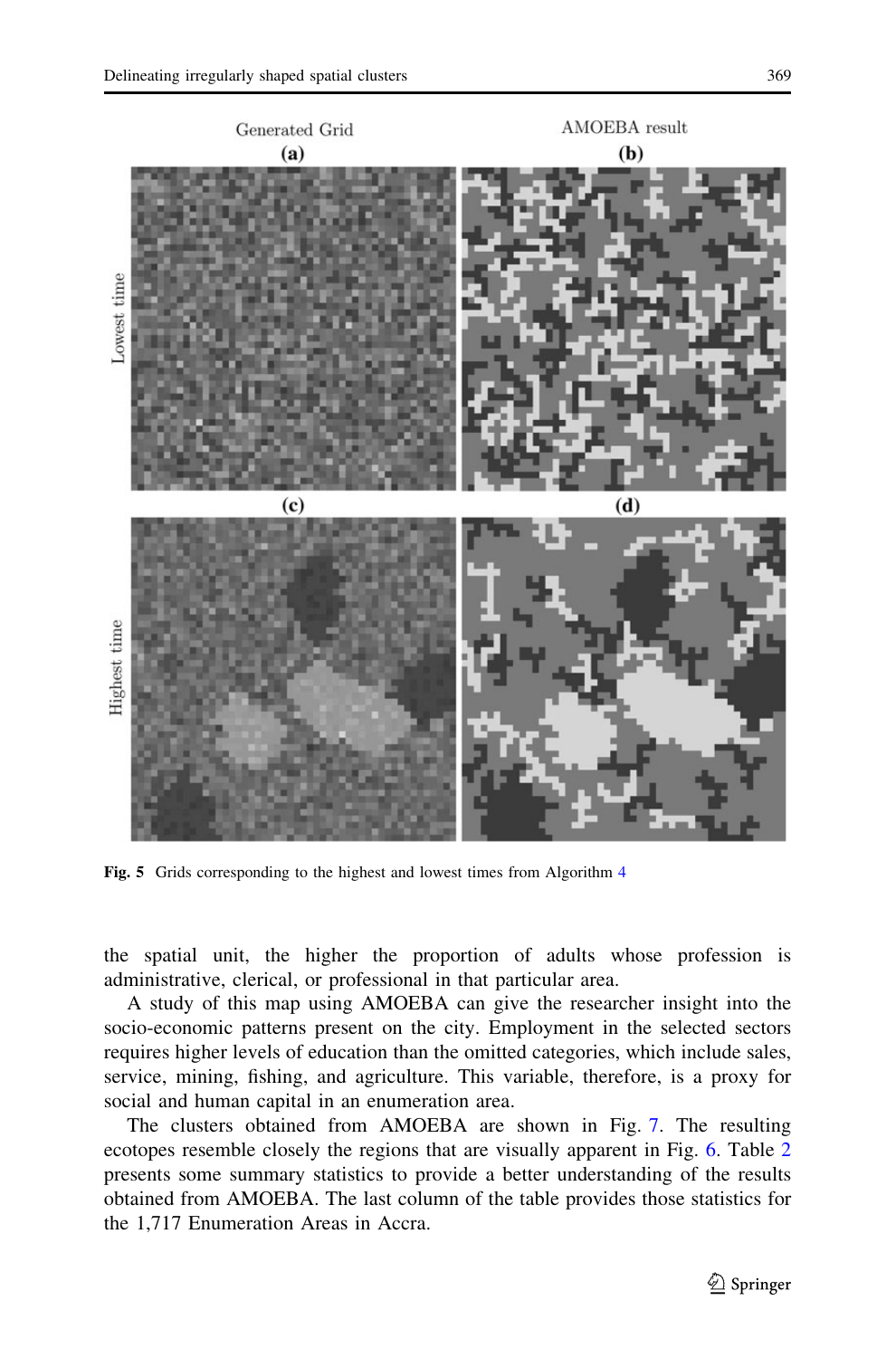<span id="page-15-0"></span>

Fig. 6 Map of Accra color coded according to the percentage of adults whose occupation is administrative, clerical or professional



Fig. 7 AMOEBA clusters

# 6 Conclusions

This paper presents an alternative formulation for the AMOEBA that drastically reduces run times, while yielding exactly the same results as the original formulation. This methodological improvement makes it possible to use AMOEBA to solve larger problems.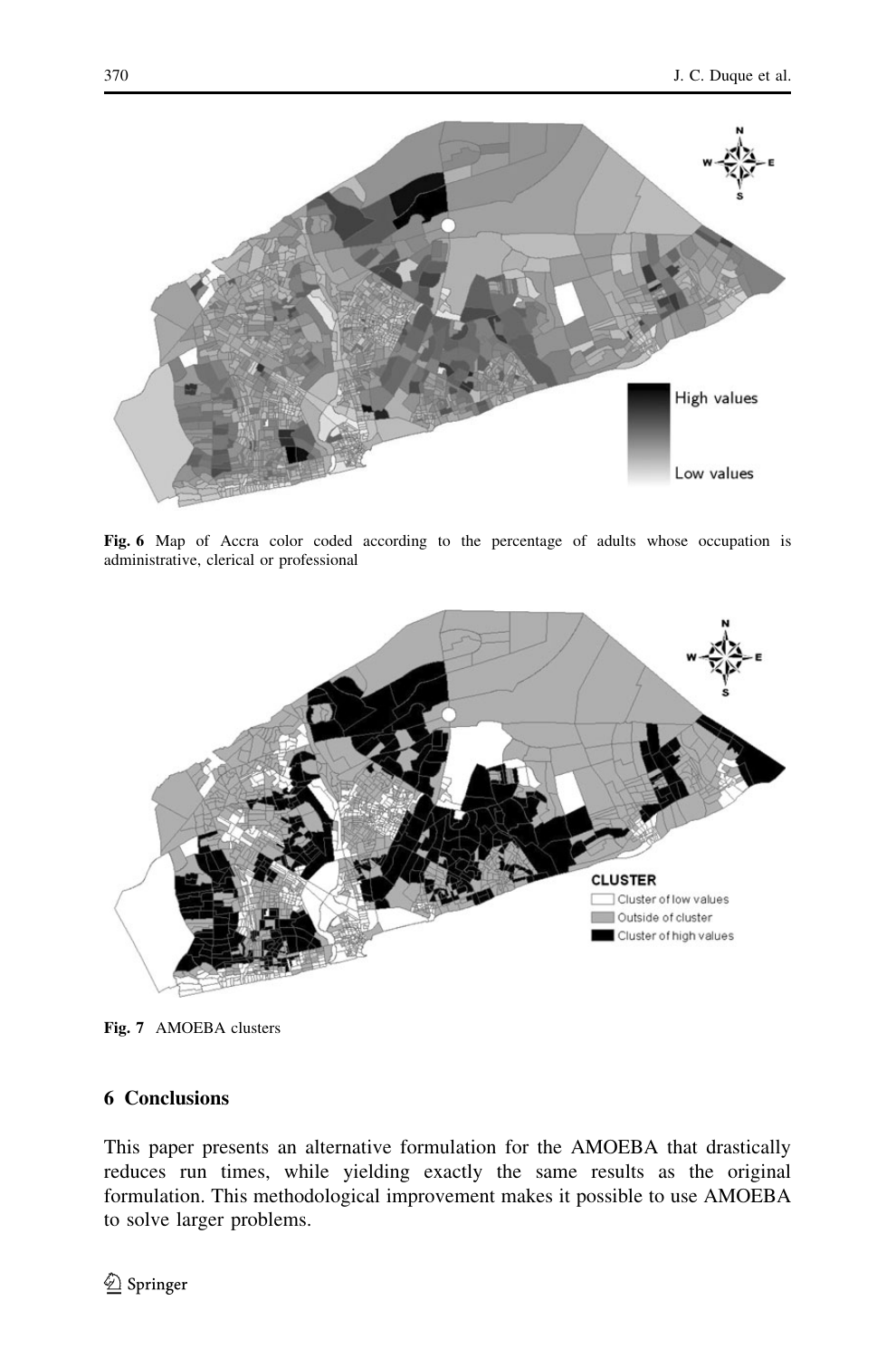|                                     | Clusters of high<br>values | Clusters of low<br>values | Areas outside<br>of cluster | Total    |
|-------------------------------------|----------------------------|---------------------------|-----------------------------|----------|
| Number of areas                     | 336                        | 556                       | 825                         | 1,717    |
| % of population ( $n = 1,645,584$ ) | 17.78%                     | 30.94%                    | 51.28%                      | 100.00%  |
| Mean $(x)$                          | 38.58%                     | 15.94%                    | 25.54%                      | 24.98%   |
| Standard deviation $(x)$            | 8.15%                      | 4.37%                     | 4.81%                       | 9.65%    |
| Max $(x)$                           | 72.00%                     | 24.00%                    | 53.00%                      | 72.00%   |
| Min $(x)$                           | 25.00%                     | $0.00\%$                  | 8.00%                       | $0.00\%$ |
|                                     |                            |                           |                             |          |

<span id="page-16-0"></span>Table 2 Summary statistics for the results obtained from AMOEBA

x: Proportion of adults whose profession is administrative, clerical or professional

After we proved the equivalence of the original exhaustive AMOEBA and the new constructive AMOEBA, we carried out different experiments to get a deeper understanding of the performance of the new algorithm. Those experiments showed that the spatial distribution of data affects running times; thus, the bigger the ecotopes the larger the running time, and the larger the variance. Finally, an empirical example using socio-economic data in Accra was presented, showing AMOEBAS' capability to identify irregular ecotopes.

Further research will be conducted in two directions. First, we will study the applicability of this constructive approach to other spatial clustering statistics. Second, we will formulate a new version of AMOEBA that can be applied to spatial panel data.

Acknowledgments The authors thank Professor Dr. John Weeks, director of the International Population Center at San Diego State University, for providing us with the data for our empirical application. The usual disclaimer applies.

### **References**

- Aldstadt J (2010) Spatial clustering. In: Fischer M, Getis A (eds) Handbook of applied spatial analysis. Springer, Berlin, pp 279–300
- Aldstadt J, Getis A (2006) Using AMOEBA to create a spatial weights matrix and identify spatial clusters. Geogr Anal 38(4):327–343
- Anselin L (1995) Local indicators of spatial association-LISA. Geogr Anal 27(2):93–115
- Fotheringham S, Brunsdon C, Charlton M (2000) Quantitative geography: perspectives on spatial data analysis. Sage Publications, London
- Gaudart J, Poudiougou B, Ranque S, Doumbo O (2005) Oblique decision trees for spatial pattern detection: optimal algorithm and application to malaria risk. BMC Medical Research Methodology. doi[:10.1186/1471-2288-5-22](http://dx.doi.org/10.1186/1471-2288-5-22)
- Getis A, Ord J (1992) The analysis of spatial association by use of distance statistics. Geogr Anal 24(3):189–206
- Jackson MC, Huang L, Xie Q, Tiwari RC (2010) A modified version of Moran's I. Int J Health Geograp. doi[:10.1186/1476-072X-9-33](http://dx.doi.org/10.1186/1476-072X-9-33)

Jacquez G (2009) Cluster morphology analysis. Spat Spattemporal Epidemiol 1(1):19–29

- Knox E (1989) Detection of clusters. In: Elliot P (eds) Methodology of enquiries into disease clustering. Small Area Health Statistics Unit, London, pp 17–22
- Oliphant T (2006) Guide to NumPy. Trelgol Publishing, USA